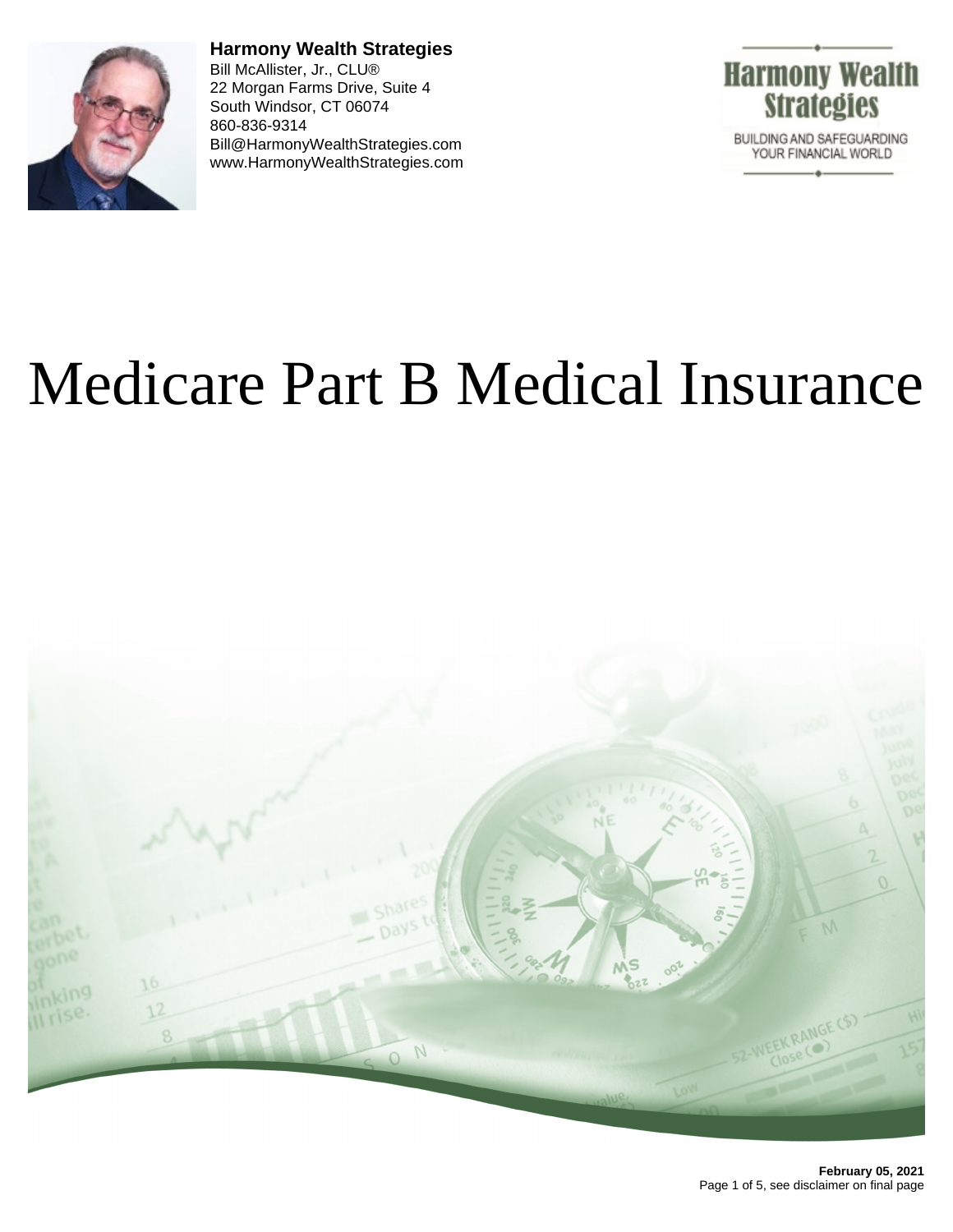

## Medicare Part B Medical Insurance

### **What is it?**

Medicare Part B is the medical insurance portion of Medicare, which covers physician services, outpatient hospital care, and many other services typically covered under health insurance plans. Part B is financed through monthly premiums paid by enrollees and by contributions from the federal government.

You can get Medicare Part B coverage by enrolling in Original Medicare (Parts A and B) or through a Medicare Advantage (Part C) plan offered by a private company approved by Medicare. The following costs and coverages apply to Original Medicare. All Medicare Advantage plans must cover all the benefits and services provided under Original Medicare but may also provide additional benefits. With a Medicare Advantage plan you may pay a monthly premium in addition to your monthly Part B premium. Costs will vary by plan and may be either higher or lower than those in Original Medicare.

#### **What is the cost to enrollees?**

#### **Premiums**

Most people will pay the standard Part B premium amount of \$148.50 in 2021. But if your modified adjusted gross income as reported on your federal income tax return from two years ago is above a certain amount, you'll pay the standard premium plus an extra charge called the Income Related Monthly Adjusted Amount (IRMAA).

To determine if you're subject to income-related premiums, the SSA uses the most recent federal tax return provided by the IRS. Generally, the tax return you filed in 2020 (based on 2019 income) will be used to determine if you will pay an income-related premium in 2021. You can contact the SSA at (800) 772-1213 if you have new information to report that might change the determination and lower your premium.

| If you file an individual income<br>I tax return with income that is: | If you file a joint income tax<br>return with income that is: | If you file an income tax return<br>as married filing separately<br>with income that is: | Monthly premium in 2021: |
|-----------------------------------------------------------------------|---------------------------------------------------------------|------------------------------------------------------------------------------------------|--------------------------|
| \$88,000 or less                                                      | \$176,000 or less                                             | \$88,000 or less                                                                         | 5148.50                  |
| Above \$88,000 up to \$111,000                                        | Above \$176,000 up to<br>\$222,000                            | N/A                                                                                      | \$207.90                 |
| Above \$111,000 up to<br>\$138,000                                    | Above \$222,000 up to<br>\$276,000                            | N/A                                                                                      | \$297.00                 |
| Above \$138,000 up to<br>\$165,000                                    | Above \$276,000 up to<br>\$330,000                            | N/A                                                                                      | \$386.10                 |
| Above \$165,000 and less than<br>5500,000                             | Above \$330,000 and less than<br>\$750,000                    | Above \$88,000 and less than<br>\$412,000                                                | \$475.20                 |
| \$500,000 and above                                                   | \$750,000 and above                                           | \$412,000 and above                                                                      | \$504.90                 |

The table below shows what you'll pay if you're in this group.

#### **Deductibles**

If you have Original Medicare, the Medicare Part B deductible is \$203 in 2021.

#### **What does Medicare Part B cover?**

Medical care that is not inpatient is usually covered under Medicare Part B. Medicare Part B covers 80 percent of medically necessary physician or outpatient charges, including charges from a physician for care received in a hospital. The Part B deductible generally applies.

#### **Services covered under Medicare Part B**

Currently, services covered under Medicare Part B (the 20 percent coinsurance charge and deductible generally apply) include:

- Physician and surgeon fees
- Outpatient services
- Immunosuppressive drugs

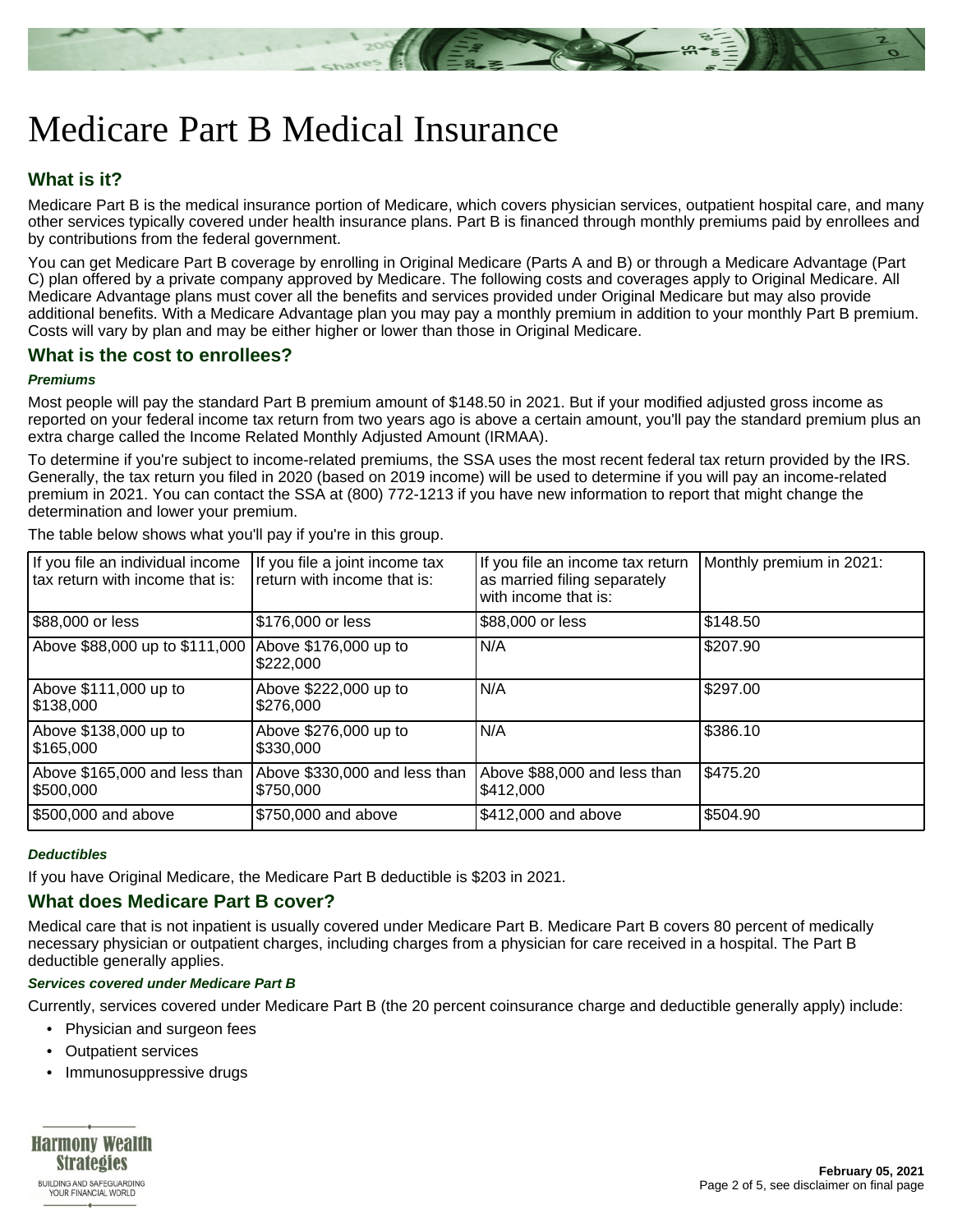

- Clinical laboratory services
- Some coverage for outpatient mental health visits
- Certain medically-necessary home health services
- Physical, and occupational therapy, and speech language pathology services (therapy cap limits may apply)
- Ambulance service
- Opiod use treatment services

Medicare also fully covers the cost of most preventive services (beneficiaries will pay nothing out-of-pocket) if a health-care provider accepts Medicare assignments. Some services are limited to one per year. The preventive services Medicare fully covers include:

- An annual wellness exam to develop or update a personalized prevention plan
- Annual mammograms for individuals age 40 or older, and a baseline mammogram for individuals between ages 35 and 39
- Pap test and pelvic exams
- Pneumococcal and flu vaccines
- Hepatitis B vaccines for high-risk individuals
- HIV screening test
- Colorectal cancer screening test
- Diabetes screening test
- Cardiovascular screening test
- Bone density measurements for women at risk for osteoporosis
- Self-management training for individuals with diabetes
- Medical nutrition therapy for individuals with diabetes or kidney disease
- Smoking cessation counseling if you haven't yet been diagnosed with a tobacco-related illness
- Depression screening (test is fully covered; you generally have to pay 20 percent for doctor's visit)
- Alcohol misuse screening and counseling
- Obesity screening and counseling

#### **Services excluded from Medicare Part B coverage**

In general, Medicare pays only for services it considers reasonable or medically necessary. Specific exclusions include:

- Cosmetic surgery, unless particular medical conditions render it necessary
- Procedures considered experimental
- Hearing aids and fittings
- Chiropractic services, except for treatment of subluxation (partial dislocation) of the spine
- Most eyeglasses and eye exams
- Most dentures and dental care
- Prescription drugs you administer yourself, such as those you buy at a drug store and take at home (exceptions are immunosuppressive drugs and antirejection drugs for kidney transplant patients)
- Over-the-counter drugs
- Care outside of the United States (except when a Mexican or Canadian hospital is closer, such as in an emergency, even though you reside in the United States, or if you require care while traveling through Canada en route to Alaska)

**Tip:** Prescription drug coverage is available through a Medicare Part D prescription drug plan or through a Medicare Advantage plan.

**Tip:** Original Medicare doesn't cover every type of medical care, and you'll have to pay deductibles and coinsurance. If you have Original Medicare, you may want to buy a Medicare supplemental insurance (Medigap) policy from a private company to fill some coverage gaps.

You can get further information about coverage under Medicare Part B by calling the Social Security Administration at (800) 772-1213 or by visiting [ssa.gov](https://www.ssa.gov) (the Social Security Administration website) or [medicare.gov.](https://www.medicare.gov) The Medicare website contains a comprehensive list of covered services, including a preventive care checklist that you can take to your health-care provider to find

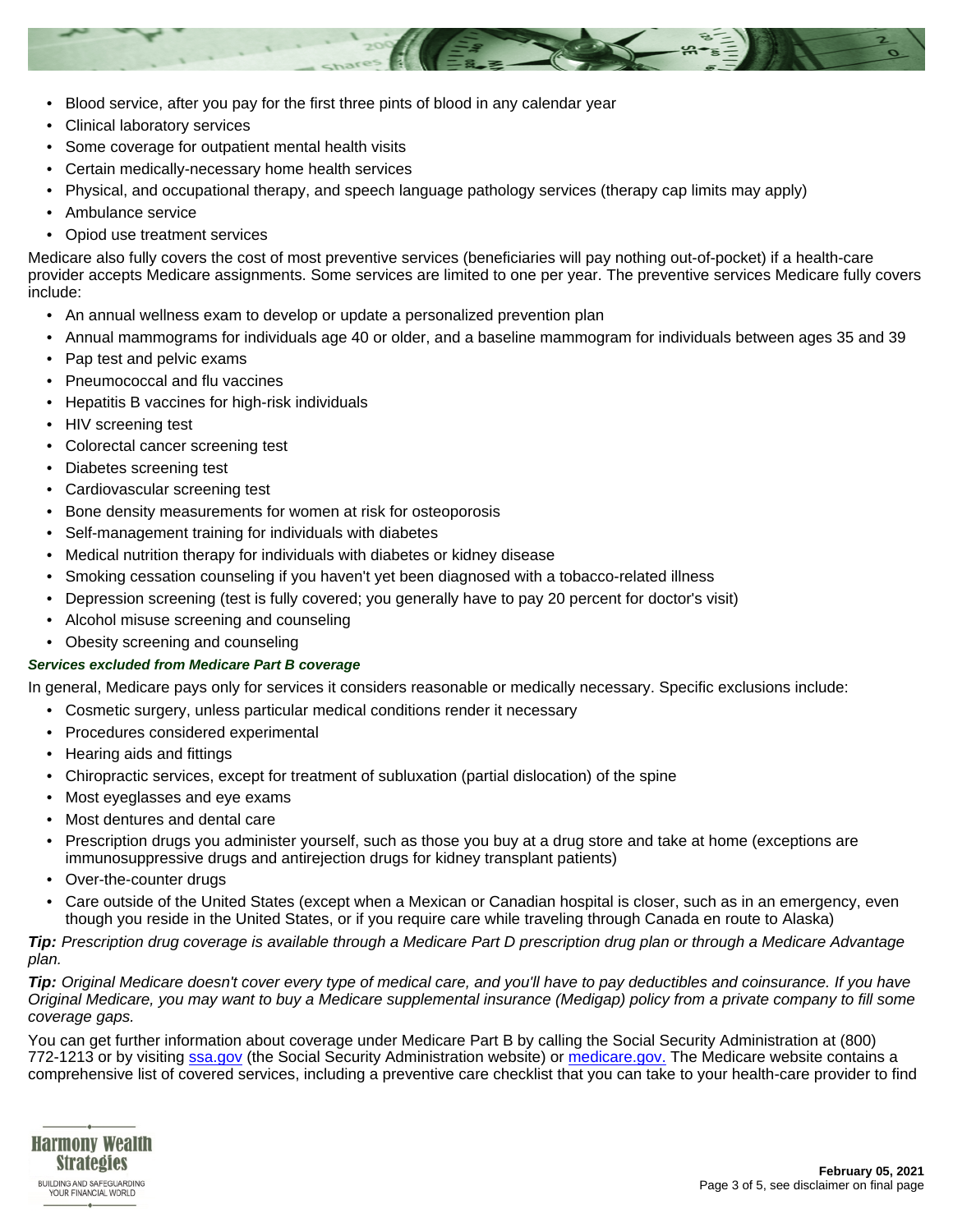

out which services are right for you.